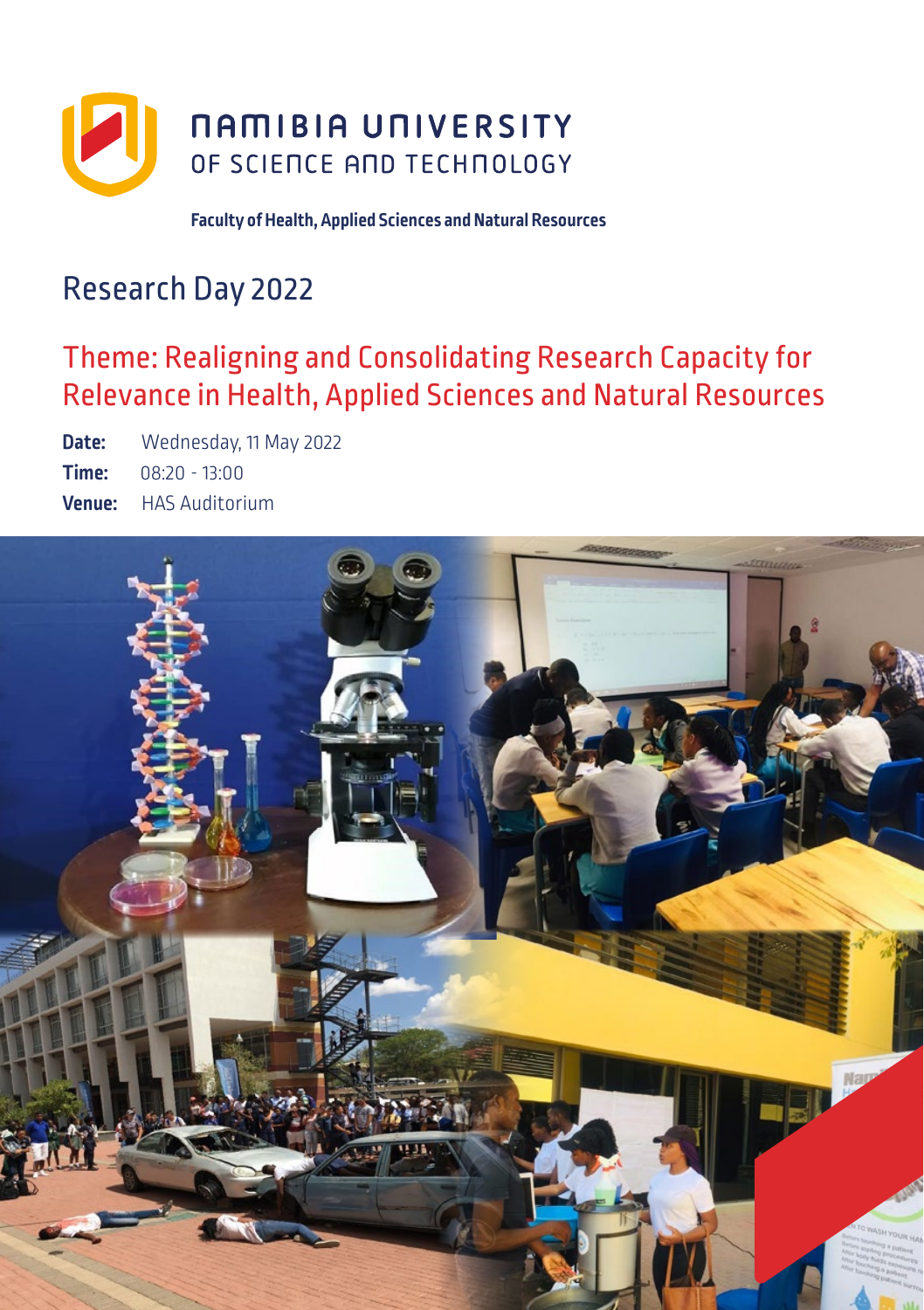### **Overview of the Faculty of Health, Applied Sciences and Natural Resources**

The Faculty of Health, Applied Sciences and Natural Resources offers programmes aimed at the production of graduates for the Public Health, Agriculture and Natural Resources, Applied Sciences and Applied Mathematics and Statistics economic sectors of the country. The Faculty consists of four (4) departments viz. Agriculture and Natural Resources (ANR), Health Sciences (HS, Mathematics and Statistics (MAS) and Natural and Applied Sciences (NAS). The Faculty currently offers Bachelor of Science professional degree programmes (NQF level 8) in Medical Laboratory Sciences (formerly Biomedical Sciences), Environmental Health Sciences and Human Nutrition; Bachelor's degrees (NQF level 7) in Applied Mathematics and Applied Statistics, Emergency Medical Care, Health Information Systems Management and Natural Sciences. It also offers Honours (NQF level 8) in Science with specialisations in Applied Biology, Biotechnology, Applied Chemistry and Applied Physics and Honours in Applied Mathematics and Applied Statistics. At Masters' degree (NQF level 9), the Faculty offer MSc degrees in Applied Mathematics and Applied Statistics, Natural and Applied Sciences and Master of Health Sciences. Currently offered Doctor of Philosophy degrees (NQF level 10) are in Applied Mathematics, Applied Statistics and Health Sciences.

### **Introduction to the Faculty's Research**

Research areas of the Faculty revolve around relevant societal and industrial investigations that are expected to contribute to the scientific and technological development of the country. Research activities in the Faculty is conducted within five (5) niche areas namely, Environmental and Human Health; Indigenous Knowledge and Medicinal Plants; Mathematical and Statistical Modelling, Nanotechnology and Advance Materials and Agriculture and Natural Resources. Other research activities that are not aligned directly with the above niche areas are also accommodated.

The Faculty encourages both community-based reflective and Multi-, Inter-, and Transdisciplinary (MIT) research activities. The former ensures the translation of research knowledge for the benefit of people in our communities. The latter forms the basis of development and contemporary problem solving in line with the provisions of NDP-5 and vision 2030. From the above, the Faculty aims to conduct quality and outcome-based applied research for the benefit of people. This will focus primarily on national priorities followed by regional, continental, and global needs.

Vision: Spearheading knowledge creation in Agriculture, Health, Natural Resources and Applied Sciences for innovation, technological, and entrepreneurial nation

Mission: A dynamic and responsive Faculty, meeting the needs of stakeholders through excellent education, applied research, innovation, and service.

# **Table of Content**

| Overview of the Faculty of Health, Applied Sciences and Natural Resources | $\mathcal{P}$  |
|---------------------------------------------------------------------------|----------------|
| Introduction to the Faculty                                               | $\mathcal{L}$  |
| <b>Faculty Vision and Mission</b>                                         | $\mathcal{L}$  |
| Table of Content                                                          | 3              |
| Programme                                                                 | $\overline{A}$ |
| <b>Presentation Abstracts</b>                                             | 6              |
| <b>Presenter Profiles</b>                                                 | 13             |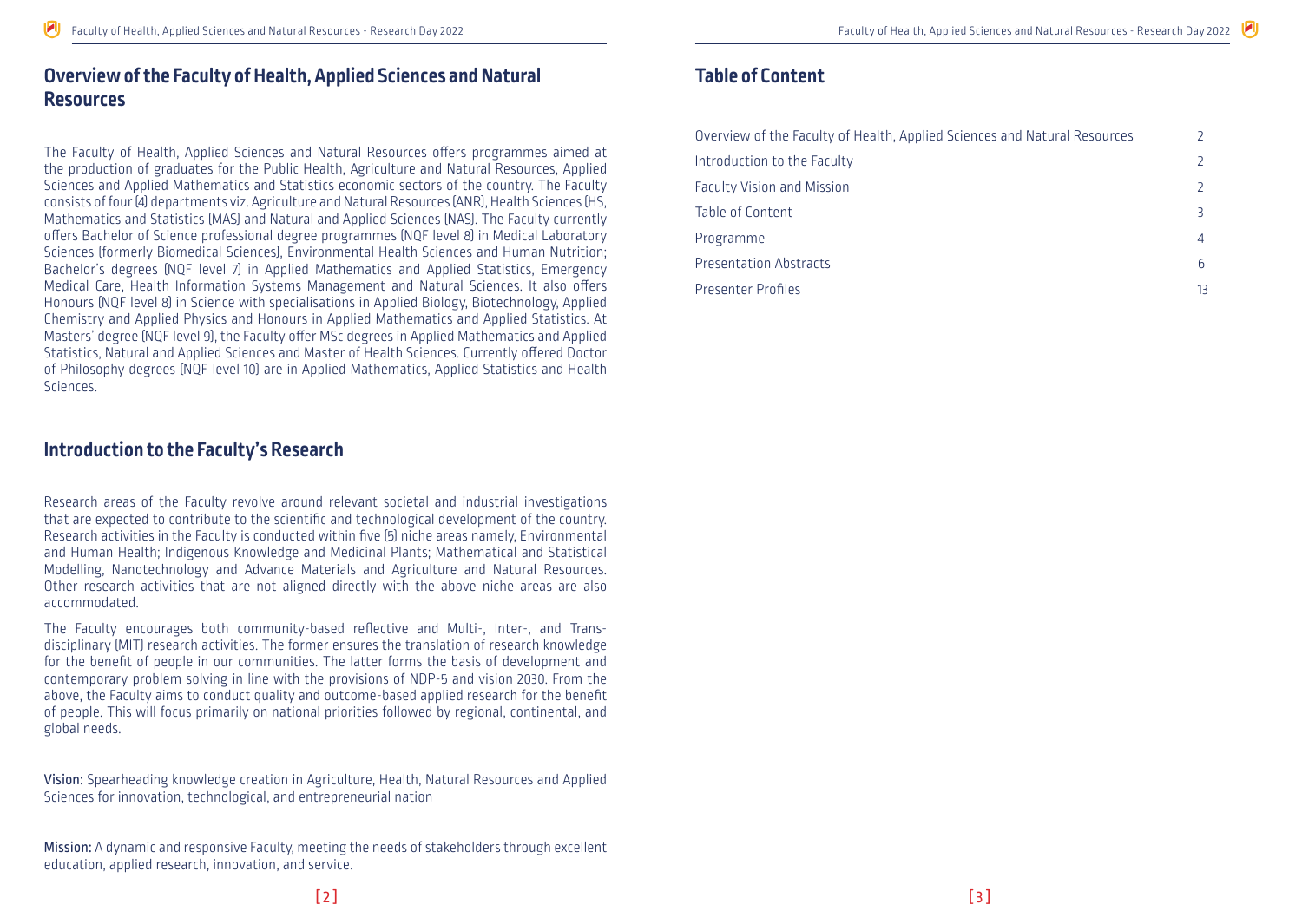## **Programme**

Director of Ceremonies

# **Prof Omotayo Awofolu**

*Associate Dean: Research and Innovation*

### **Dr Julien Lusilao**

*Senior Lecturer: Department of Natural and Applied Sciences*

| <b>Time</b>                              | <b>Activities / Topics</b>                                                                                                                                                         | <b>Presenter</b>                                                                           |  |  |
|------------------------------------------|------------------------------------------------------------------------------------------------------------------------------------------------------------------------------------|--------------------------------------------------------------------------------------------|--|--|
| 8:20                                     | Registration                                                                                                                                                                       | <b>Ms Muriel Mouton</b>                                                                    |  |  |
| 8:30                                     | <b>Welcome Remarks</b>                                                                                                                                                             | Dr Onesmus Shuungula                                                                       |  |  |
|                                          |                                                                                                                                                                                    | Dean: Faculty of Health, Applied<br>Sciences & Nat. Res.                                   |  |  |
| 8:40                                     | <b>Opening Statement</b>                                                                                                                                                           | Dr Colin Stanley                                                                           |  |  |
|                                          |                                                                                                                                                                                    | Ag. DVC: Research, Innovation &<br>Partnership                                             |  |  |
| 9:00                                     | Creating an enabling environment for Research<br>and Innovation                                                                                                                    | Dr Anna Matros-Goreses                                                                     |  |  |
|                                          |                                                                                                                                                                                    | Exec. Dir., RIP                                                                            |  |  |
| <b>Session I: Invited Speaker</b>        |                                                                                                                                                                                    |                                                                                            |  |  |
|                                          | Chairperson: Prof Morgan Hauptfleisch                                                                                                                                              |                                                                                            |  |  |
| 9:20                                     | Collaborative approaches to addressing applied<br>conservation and natural resource management<br>challenges in diverse and dynamic landscapes                                     | Mr Kenneth Heinrich /Uiseb                                                                 |  |  |
|                                          |                                                                                                                                                                                    | Dep Dir., Wildlife Monitoring & Re-<br>search, Directorate of Scientific<br>Services, MEFT |  |  |
|                                          | 10:00 - Break                                                                                                                                                                      |                                                                                            |  |  |
| <b>Session II: Faculty Presentations</b> |                                                                                                                                                                                    |                                                                                            |  |  |
| Chairperson: Prof Rakesh Kumar           |                                                                                                                                                                                    |                                                                                            |  |  |
| 10:20                                    | Identification of differentially expressed genes<br>in tolerant and susceptible potato cultivars in<br>response to Spongospora subterranean f.sp. sub-<br>terranea tuber infection | Dr Norman Muzhinji                                                                         |  |  |
|                                          |                                                                                                                                                                                    | Snr. Lecturer, Dept. of Nat. & Ap-<br>plied Sciences, NUST                                 |  |  |
| 10:35                                    | Penalised Portfolio of Optimization Models with<br>Augmented Lagrangian                                                                                                            | <b>Ms Kornelia David</b>                                                                   |  |  |
| 10:50                                    | Investigating Foetal Maternal Haemorrhage in<br>Stillbirths, Windhoek Central Hospital, Namibia                                                                                    | Ms Edwig Hauwanga                                                                          |  |  |
|                                          |                                                                                                                                                                                    | Junior Lecturer, Medical Lab Sci-<br>ences, DHS, NUST                                      |  |  |

| <b>Departmental Research Outlook</b>      |                                                                                                                                        |                                                           |  |  |  |
|-------------------------------------------|----------------------------------------------------------------------------------------------------------------------------------------|-----------------------------------------------------------|--|--|--|
| 11:10                                     | Agric & Nat. Res Sciences                                                                                                              | Dr Mwala Lubinda                                          |  |  |  |
|                                           | <b>Health Sciences</b><br>$\bullet$                                                                                                    | Dr Maurice Nyambuya                                       |  |  |  |
|                                           | Natural & Applied Sciences<br>$\bullet$                                                                                                | Prof Dipti Sahu                                           |  |  |  |
|                                           | Mathematics & Statistics<br>٠                                                                                                          | Dr David liyambo                                          |  |  |  |
| <b>Session III: Faculty Presentations</b> |                                                                                                                                        |                                                           |  |  |  |
| Chairperson: Dr Yapo Aboua                |                                                                                                                                        |                                                           |  |  |  |
| 11:50                                     | Plant influences on the taxonomic and functional<br>diversity of soil microbial communities in the<br>hyper-arid Namib Desert, Namibia | Ms Elise N. Nghalipo                                      |  |  |  |
|                                           |                                                                                                                                        | Jnr. Lecturer and PhD Candidate                           |  |  |  |
| 12:05                                     | Investigating T-helper 2-mediated<br>immune<br>response in children with type 1 hypersensitivity                                       | <b>Ms Elina Nepolo</b>                                    |  |  |  |
|                                           |                                                                                                                                        | Supervisor, Immunochemistry de-<br>partment NIP, Windhoek |  |  |  |
| 12:20                                     | Investigating the radiological safety of uranium<br>ore deposits from a uranium mine in Namibia                                        | Mr Vaino Indongo                                          |  |  |  |
|                                           |                                                                                                                                        | Lecturer, Dept. of Nat. & Applied<br>Sciences, NUST       |  |  |  |
| 12:35                                     | <b>Closing Remarks</b>                                                                                                                 | <b>Prof Percy Chimwamurombe</b>                           |  |  |  |
|                                           |                                                                                                                                        | Prof. Applied Sciences, NUST                              |  |  |  |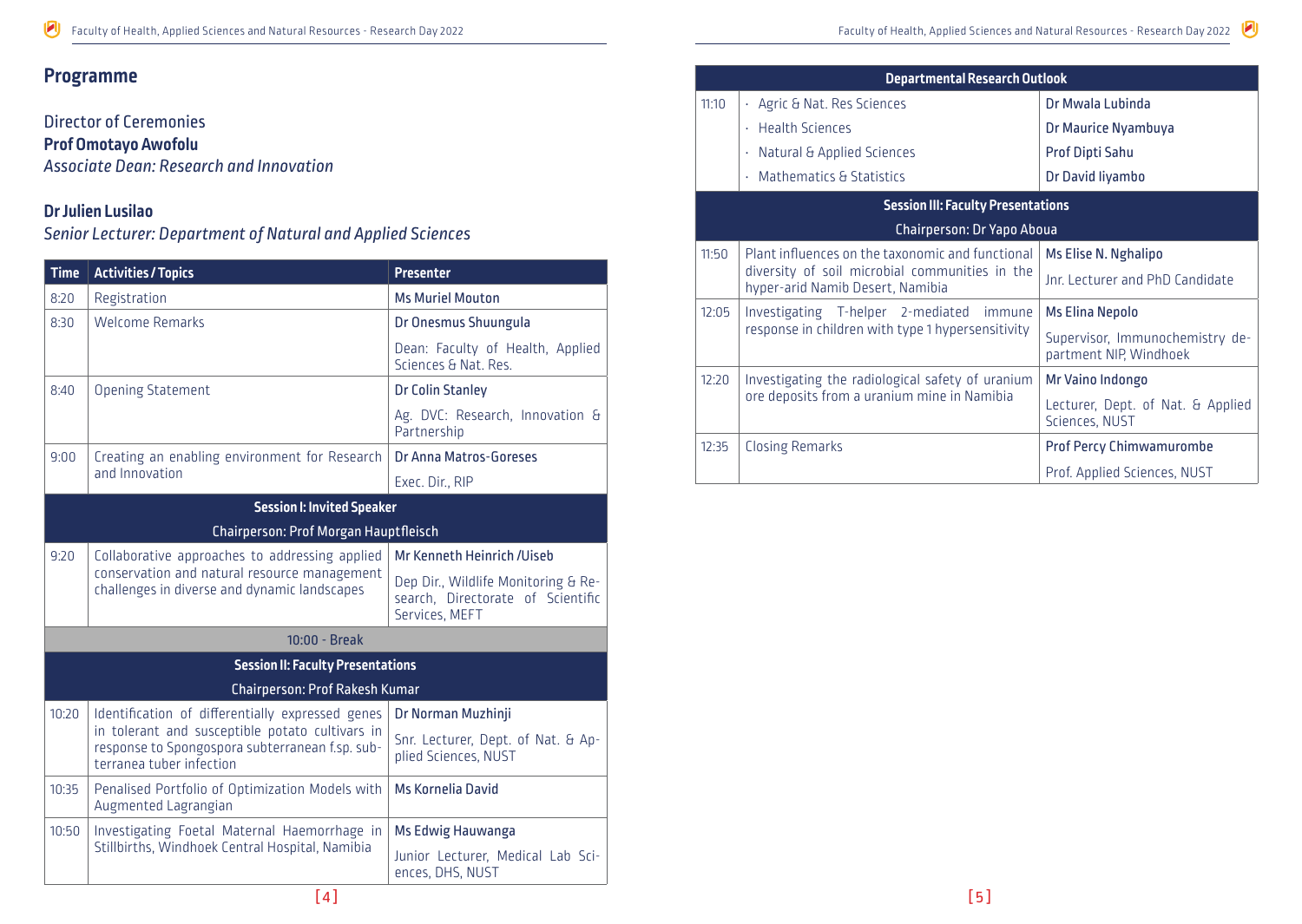## **Presentation Abstracts**



**Collaborative approaches to addressing applied conservation and natural resource management challenges in diverse and dynamic landscapes**

**Author**

Kenneth Heinrich /Uiseb

Deputy Director, Wildlife Monitoring and Research, Directorate of Scientific Services, Ministry of Environment, Forestry and Tourism (MEFT)

#### **Abstract**

State agencies are responsible for wildlife conservation and for the management of protected areas. Approaches to management of wildlife and protected areas has changed over the years in Southern Africa requiring participation of non-state actors in wildlife conservation and protected area management. Sound research and monitoring systems are required to better understand the complex interactions between wildlife and their habitats to ensure sustainable resource management that meets the ecological as well as societal objectives. A mutually beneficial collaboration between academic institutions and government conservation agencies offers opportunities for sustained long-term ecological research forming foundation for applied conservation management of the complex but dynamic systems.



### **Identification of differentially expressed genes in tolerant and susceptible potato cultivars in response to** *Spongospora subterranea* **f.sp.**  *subterranea* **tuber infection**

**Authors**

Muzhinj N<sup>1</sup>., Lekota M<sup>2</sup>., van der Waals J. E<sup>3</sup>

1 Department of Applied and Natural Sciences, Namibia University of Science and Technology, Private Bag 13388, Windhoek, Namibia

2 Department of crop Sciences, National University of Lesotho, Maseru, Lesotho

3 Department of Plant Sciences, University of Pretoria, Pretoria,

South Africa

#### **Abstract**

Powdery scab caused by Spongospora subterranea f. sp. subterranea (Sss) has recently become one of the most devastating potato diseases of economic importance globally. The use of resistant cultivars has long been considered the most effective and sustainable strategy to manage the pathogen; yet little is known about the molecular mechanisms underlying resistance of potato tubers to Sss. Using RNA-sequencing (RNA-seq), 2058 differentially expressed genes (DEGs) were identified from two potato cultivars (tolerant and susceptible) in response to Sss infection. Analysis of the expression patterns of 10 selected defence-response genes was carried out at two different stages of tuber growth using RT-qPCR to validate the RNA-seq data. Several defence-related genes showed contrasting expression patterns between the tolerant and susceptible cultivars, including marker genes involved in the salicylic acid hormonal response pathway (StMRNA, StUDP and StWRKY6). Induction of six defence-related genes (StWRKY6, StTOSB, StSN2, StLOX, StUDP and StSN1) persisted until harvest of the tubers, while three other genes (StNBS, StMRNA and StPRF) were highly up-regulated during the initial stages of disease development. The results from this study suggest that the tolerant potato cultivar employs quantitative resistance and salicylic acid pathway hormonal responses against tuber infection by Sss. The identified genes have the potential to be used in the development of molecular markers for selection of powdery scab resistant potato lines in marker-assisted breeding programmes.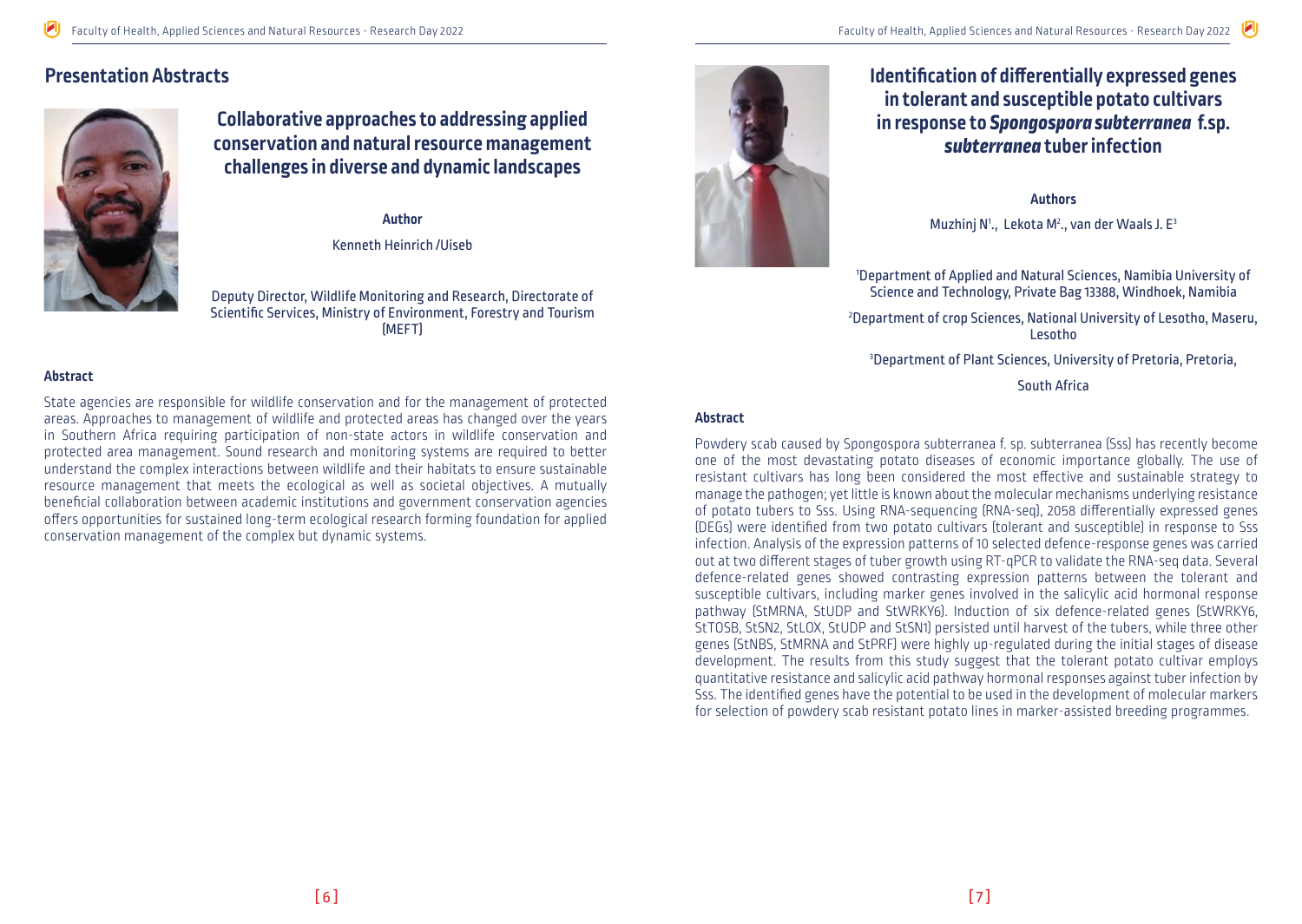

### **Penalised Portfolio of Optimization Models with Augmented Lagrangian**

**Author**

Ms Kornelia David

Dept. of Mathematics and Statistics, Faculty of Health, Applied Sciences & nat. Res. Sciences, Namibia University of Science & Technology, Windhoek, Namibia

#### **Abstract**

The research focuses on formulating three portfolio optimisation models, namely the Markowitz portfolio model, the index tracking model, and the enhanced indexation model. Our portfolio consists of a set of financial assets from different financial markets including the local Namibian market. Historical market prices of these assets are used to formulate the three models and these models are solved using the Augmented Lagrangian method. The research investigates how the Augmented Lagrangian method together with the use of penalty parameters improves solutions to portfolio optimisation models in terms of asset allocation, minimising risk and maximising returns, which are all major aspects of portfolio optimisation. The Generalized Reduced Gradient (GRG) optimization method is employed in the study to solve the models and the results are compared to that of the Augmented Lagrangian method. From the results of our study, the index tracking model tends to improve the global minimum obtained by the Markowitz portfolio model by reducing the risks and increasing the expected returns while providing a fair distribution of assets within the portfolio. The study's results prove that the index tracking model is best recommended over the Markowitz portfolio model. Although the index tracking model provides better results when compared to the Markowitz portfolio model, it can further be improved by enhancing the returns of the benchmarks which leads to a new model known as the enhanced indexation model. By using the three above-mentioned models of portfolio optimisation, the study proved some general assumptions on investors' behaviours made by the pioneer of portfolio optimisation Harry Markowitz.



### **Investigating Foetal Maternal Haemorrhage in Stillbirths, Windhoek Central Hospital, Namibia**

**Author**

Ms Edwig Hauwanga

Dept. of Health Sciences, Faculty of Health, Applied Sciences & Nat. Res. Sciences, Namibia University of Science & Technology, Windhoek, Namibia

#### **Abstract**

Background: Two point six million stillbirths occur annually with most cases being from low to middle-income countries (LMICS) of Sub-Saharan Africa. Foetal maternal haemorrhage (FMH) is associated with poor pregnancy outcomes such as maternal alloimmunisation, foetal anaemia, haemolytic disease of the foetus and new-born (HDFN) and stillbirths. Therefore, this study primarily aimed to determine whether FMH is associated with inflammation, maternal alloimmunisation and altered hepatorenal function.

Methods: This was a descriptive cross sectional study involving mothers who gave birth to stillborn babies at the Windhoek Central Hospital between August 2019 to February 2020. A total number of 60 samples were randomly collected. Blood samples were drawn from these patients were assessed for FMH. The demographic information, inflammatory profiles, haematological indices, hepatorenal function and antibody screening and identification were also obtained.

Results: The prevalence of FMH in the included patients was at 25% (n = 15). Comparisons of FMH positive and negative cases on sociodemographic characteristics were comparable (p>0.05). The mean cell volume (MCV) (86.10  $\pm$  3.53) and mean cell haemoglobin (MCH) (29.00  $\pm$  1.34) were significantly lower in the FMH positive group in comparison to that of the FMH negative cases (94.03 ± 5.56), p = 0.0043 and (31.76 ± 2.07), p=0068, respectively. High C-reactive protein (CRP) 23.8 [6.9 - 52.6] levels were seen amongst participants. Notably, women with FMH had significantly higher levels of WCC (p=0.0143) and lymphocytes (p=0.0237). Assessment of renal profiles showed significant differences in sodium, urea, creatinine, and glomerular filtration rate (eGFR) (p<0.05) amongst the two groups.

Conclusions: Foetal maternal haemorrhage is associated to poor foetal outcomes, at times even stillbirths. Foetal maternal haemorrhage predisposes expectant mothers to alloimmunisation of significant red cell antibodies such as anti-D and anti-E that can cause serious foetal haemolysis in subsequent pregnancies. Foetal maternal haemorrhage is associated with inflammation that can worsen the anaemic condition in pregnancy. Apart from inflammation, FMH also alters the renal function.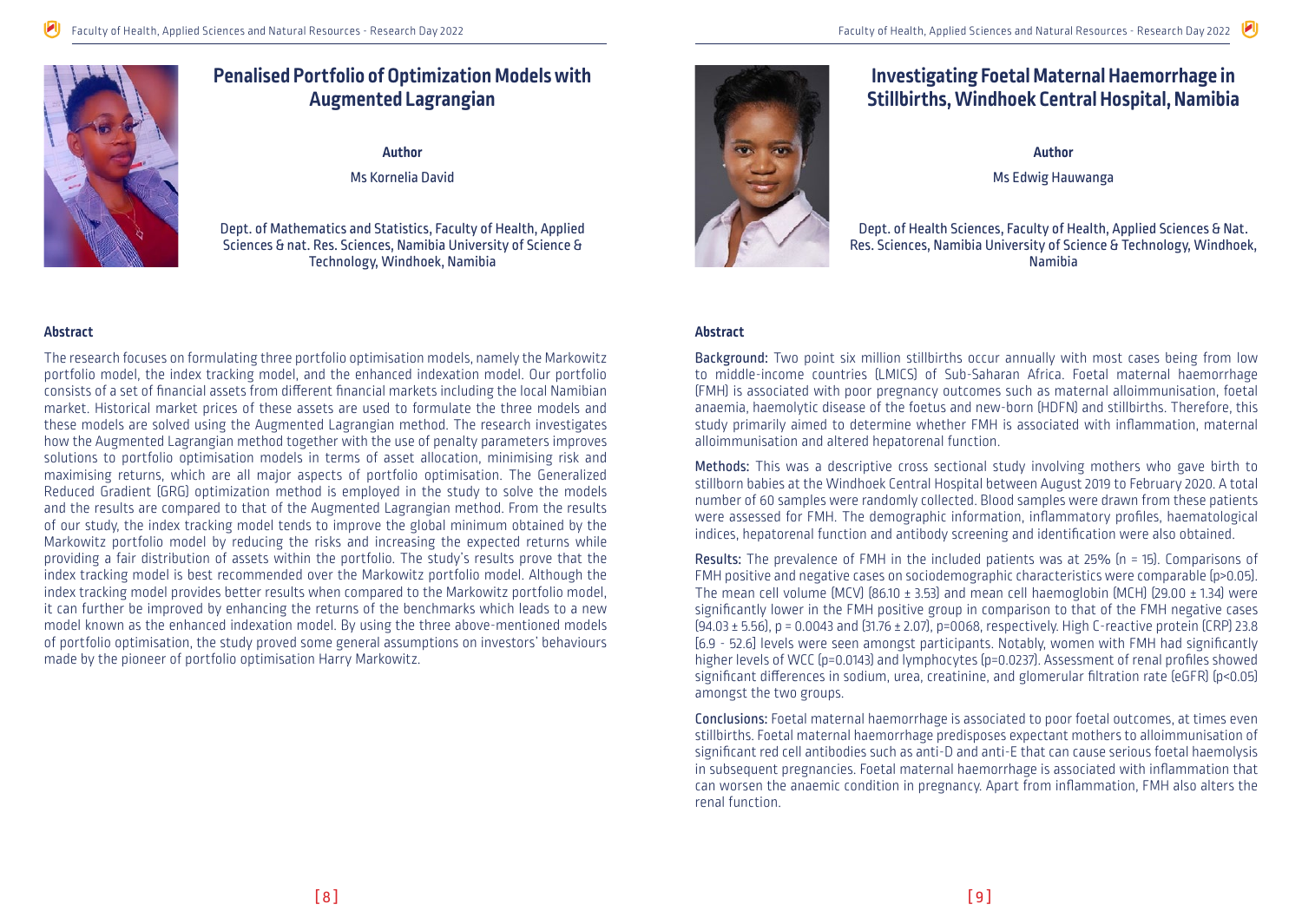

### **Plant influences on the taxonomic and functional diversity of soil microbial communities in the hyperarid Namib Desert, Namibia**

#### **Author**

 $EN$  Nghalipo<sup>1</sup>, HL Throop1,<sup>2</sup>, DA Cowan<sup>3</sup>, RW Becker<sup>4</sup>

1 Department of Agriculture and Natural Resources Sciences, Namibia University of Science & Technology, Namibia

2 School of Earth and Space Exploration, Arizona State University, USA

3 Centre for Microbial Ecology and Genomics, University of Pretoria, South Africa

4 Biodiversity Research Centre, Namibia University of Science & Technology, Namibia

#### **Abstract**

The hyper-arid Namib Desert is an extreme environment. Soils have little organic matter, as primary productivity is limited, and vegetation cover is present primarily in isolated 'hummocks' where shifting sands accumulate around vascular plants. Plants influence soil microbial communities via litter and root exudate inputs, and by regulating the temporal and spatial patterns of microbial activities through control of moisture content, solar radiation, and temperature. Given the important roles of soil microbes in hyper-arid systems, it is critical to understand how plants influence the soil microbiome in order to predict how ecological functions may be altered under future climate-change projections. This study evaluates the soil microbiome in plant hummocks in the coastal Namib Desert by 1) investigating microbial communities associated with plant hummocks, 2) establishing how microbial communities compare between plant hummocks and bare soils, and 3) investigating the functional roles of these microbial communities. We sequenced the 16S rRNA gene V3-V4 and ITS regions on an Illumina MiSeq platform. 16S rRNA amplicon data showed that Firmicutes, Actinobacteria, Bacteroidetes and Proteobacteria are dominant in both plant hummocks and bare soils. We calculated α-diversity based on the Shannon diversity index, there was no significant difference in α-diversity between the hummock and bare soils. To assess community dissimilarities, samples were clustered using weighted Unifrac distances on a principal coordinate analysis (PCoA) plot. Samples showed preferential clustering based on sample source (hummock or bare soils) (PERMANOVA, p < 0.01). The hummock soils supported more functional diversity in metabolic pathways relative to bare soils. The hummock soils had significantly enriched genes involved in nitrogen fixation, ammonification, denitrification, polyphosphate biosynthesis and degradation, and methane metabolism. Overall, these results demonstrate that plant hummock soils are hotspots of genes, providing a selective microbial environment and allowing for more potential functionality, particularly N fixation, ammonification, and methane.



### **Investigating T-helper 2-mediated immune response in children with type 1 hypersensitivity**

**Author**

Penomwaameni Nepolo

Medical Laboratory Scientist, Namibia Institute of Pathology, Windhoek, Namibia

#### **Abstract**

Background: The global prevalence of type 1 hypersensitivity is becoming more prevalent in recent years, particularly among children in developing countries. This has been attributed to rapid modernization in low-to-middle income countries which promotes the manifestation of allergy risk factors. Type 1 hypersensitivity reactions are exaggerated immune responses to allergens that would not usually elicit immunological response. These allergic reactions are primarily characterized by T helper (TH2) - mediated inflammation modulated by interleukin (IL)-4 and elevated immunoglobin (Ig)E. Therefore, this study aimed to evaluate TH2 immune responses in children with atopy.

Methods: This was an observational study involving children (< 18 years old) with allergies tested at Windhoek Central Hospital, Namibia. A total of sixty participants (n = 60) (fifty with allergy (n = 50) and ten controls (n = 10) were recruited for the purposes of this study between October 2020 and May 2021

Results: The levels of total IgE were elevated in children with the allergies (298.40 ± 104.3) when compared to those without (133.70  $\pm$  50.61), p = 0.0312. The levels of IL-4 were comparable between the patients and the control group (p = 0.7836). Further assessment of total IgE levels in children with allergies showed varying levels across the type of allergen (F (5, 84) = 7.28, p< 0.0001). The levels of IL-4 in children with an allergy were comparable amongst the groups (F (5, 84) = 1.31, p = 0.2667).

Conclusion: Although the levels of IL-4 were comparable across the allergens, total and allergenspecific IgE levels were dependent on the type of allergen in children with allergies. Moreover, these IgE levels were associated with the levels of IL-4. As a result, treatment options that inhibit IgE activity should be prioritized in Namibian children with allergies. Most significantly, while establishing treatment dosages for allergic reactions, the kind of allergen should be examined.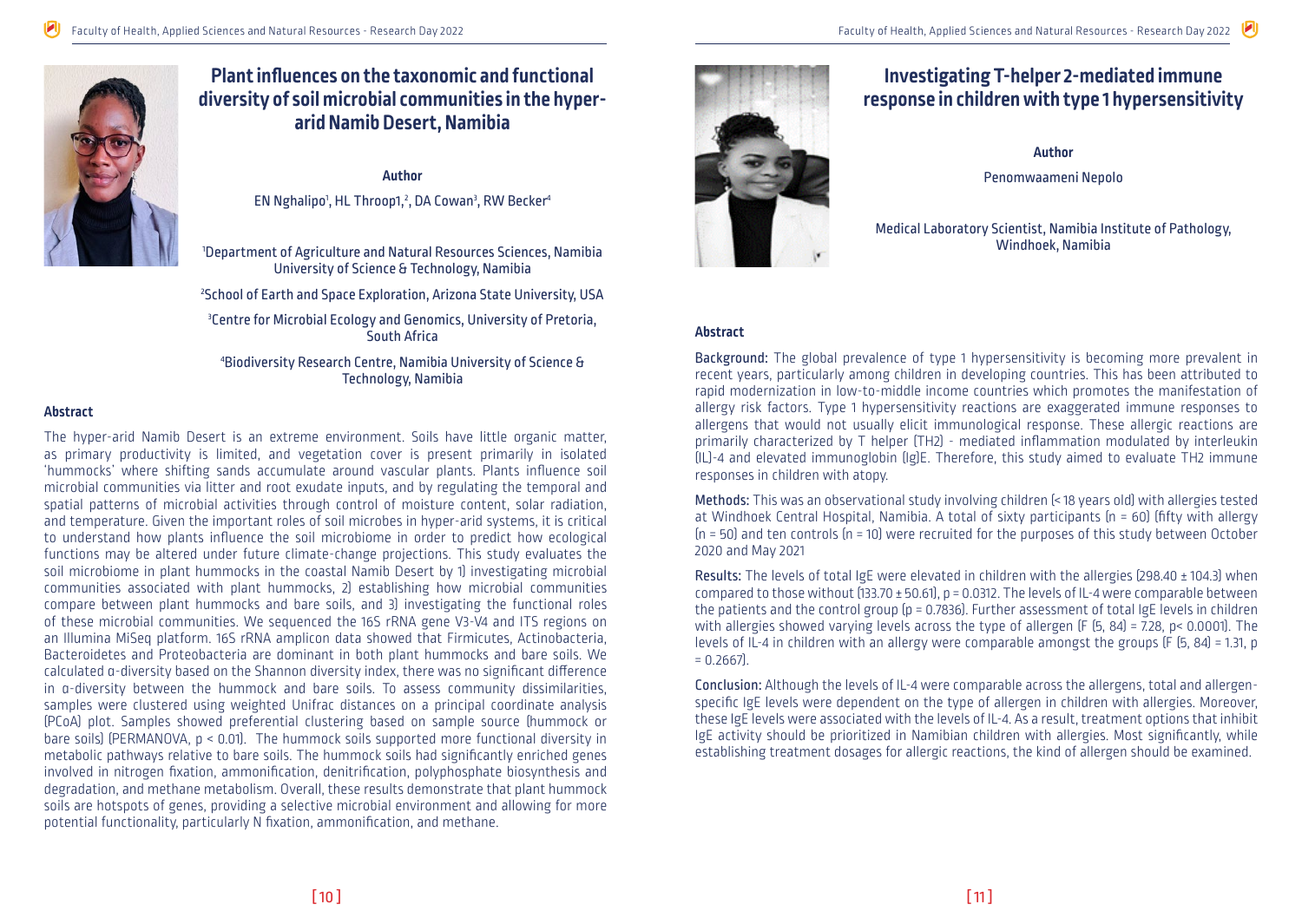

### **Investigating the radiological safety of uranium ore deposits from a uranium mine in Namibia**

**Author**

Vaino Indongo

Dept. of Natural and Applied Sciences, Faculty of Health, Applied Sciences & Nat. Res. Sciences, Namibia University of Science & Technology, Windhoek, Namibia

#### **Abstract**

Namibia is one of the leading African countries in uranium mining production which results in huge tailing deposits. The main aim of this study was to assess radiological hazards posed to employees by uranium ores deposits from a uranium mine in the Erongo Region. Gamma spectrometry was used to determine the radiological health indices of primordial radionuclides of 238U (226Ra), 232Th and 40K in samples. The weighted mean of activity concentrations of 226Ra, 232Th and 40K and their Indices were all above the WHO stipulated limits. The findings of this research indicate that uranium mining activities pose a high risk of radiation hazards to employees.

Keywords: gamma Spectrometry, WHO, uranium ore, radiological health indices, employees

## **Presenter Profiles**

Dr Norman Muzhinji holds a PhD in Plant Pathology from the University of Pretoria. He then worked for Tobacco Research Board as a Plant Pathologist/Molecular Biologist before returning to University of Pretoria as a postdoctoral fellow and later as a lecturer. He is currently a lecturer in the Department of Natural and Applied Sciences, NUST, teaching Biotechnology and Genetics. His main research interest is in disease epidemiology, plant breeding, genomics, and bioinformatics. He has published more than 20 articles in peer- reviewed journals.

Ms Kornelia David is the Coordinator of the Mathematics Tutoring Centre in the Department of Mathematics and Statistics, Namibia University of Science and Technology. She received a Bachelor of Science in Applied Mathematics and Statistics (2014), a Bachelor of Science Honours in Statistics (2015), a Bachelor of Science Honours in Applied Mathematics (2018), and a Master of Science in Applied Mathematics (2022) from the Namibia University of Science and Technology. Her research interest is in the areas of finance and investments.

Ms Edwig Hauwanga is a Junior Lecturer in the Department of Health Science, Medical Laboratory Sciences programme. Before her academic career, Ms Hauwanga worked as the head of Windhoek Blood Bank for the Namibia Blood Transfusion Services. She is an Immunohaematology specialized Medical Laboratory Scientist and recently graduated with Master of Health Sciences from NUST. Her research interest areas are neonatal and paediatric Haematology an Immunohaematology.

Elise N. Nghalipo is a Ph.D. student in Natural Resources Sciences, studying Soil Microbial Ecology in the Skeleton Coast Park. Her research contributes to a better understanding of how soil microbial communities associated with vegetation in hyper-arid systems may respond to the predicted climatic changes. Additionally, this research allows us an opportunity for a deeper exploration of relevant biological questions in microbial ecology such as "who are the members of the community? What are their functional roles in the community"?

Ms Elina Penomwaameni Nepolo is a Medical Laboratory Scientist at Namibia Institute of pathology (NIP) Windhoek Central Reference Laboratory (WCRL) where she works as a supervisor for Immunology and Serology department. She worked in Clinical pathology field for over 10 years of which 7 years she has been managing a lab/ department. She holds a Master of Health Sciences from NUST, and she is one of NUST Biomedical science pioneers. Her area of research interest is Investigating T-helper 2-mediated immune response in children with type 1 hypersensitivity in Namibia.

Mr Vaino Indongo is the Lecturer in the Department of Natural and Applied Sciences. He has been a lecturer for more than 7 years at NUST. He teaches Basic Science, Health Science Physics/ Medical Physics, Thermal Physics and Biomedical Physics modules in the department. He is currently a registered PhD student in the North-West University, Republic of South Africa. His area of research interest is environmental radiation science in the area of Erongo region.